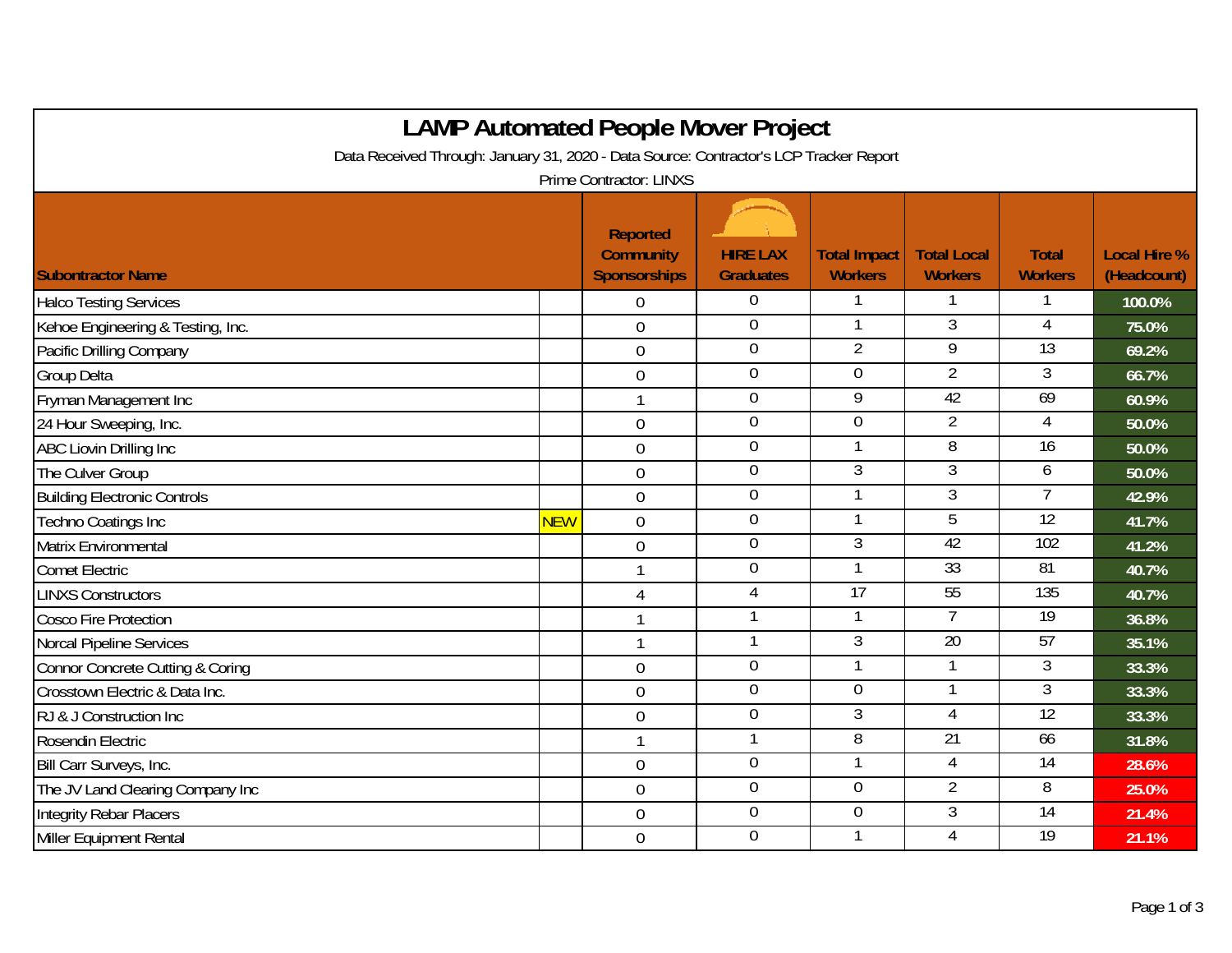| <b>LAMP Automated People Mover Project</b><br>Data Received Through: January 31, 2020 - Data Source: Contractor's LCP Tracker Report<br><b>Prime Contractor: LINXS</b> |            |                  |                  |                |                |                 |       |  |
|------------------------------------------------------------------------------------------------------------------------------------------------------------------------|------------|------------------|------------------|----------------|----------------|-----------------|-------|--|
|                                                                                                                                                                        |            |                  |                  |                |                |                 |       |  |
| <b>Century Sweeping</b>                                                                                                                                                |            | $\overline{0}$   | $\overline{0}$   | $\overline{0}$ | $\overline{2}$ | 10              | 20.0% |  |
| Sequoia Consultants, Inc.                                                                                                                                              |            | $\overline{0}$   | $\overline{0}$   |                | 5              | 25              | 20.0% |  |
| <b>Red Hawk Services</b>                                                                                                                                               |            | $\overline{0}$   | $\overline{0}$   |                | $\overline{2}$ | 11              | 18.2% |  |
| 2R Drilling                                                                                                                                                            |            | $\mathbf 0$      | $\boldsymbol{0}$ | $\overline{0}$ | 2              | $\overline{12}$ | 16.7% |  |
| Site Solution Services, Inc.                                                                                                                                           |            | $\overline{0}$   | $\mathbf 0$      | $\overline{0}$ |                | 6               | 16.7% |  |
| Malcolm Drilling                                                                                                                                                       |            | $\overline{0}$   | $\pmb{0}$        |                | 3              | $\overline{19}$ | 15.8% |  |
| <b>Legacy Foundations</b>                                                                                                                                              |            | $\overline{0}$   | $\overline{0}$   | $\overline{0}$ | 5              | $\overline{38}$ | 13.2% |  |
| G & F Concrete Cutting                                                                                                                                                 |            | $\mathbf 0$      | $\boldsymbol{0}$ |                | $\overline{2}$ | $\overline{19}$ | 10.5% |  |
| C Below Inc                                                                                                                                                            |            | $\mathbf{1}$     | $\mathbf{1}$     | 1              | $\mathbf{1}$   | 16              | 6.3%  |  |
| <b>Bragg Crane Service</b>                                                                                                                                             |            | $\mathbf 0$      | $\overline{0}$   | $\overline{0}$ |                | 33              | 3.0%  |  |
| ARS Construction Services, Inc. dba Concrete Cutters International                                                                                                     |            | $\boldsymbol{0}$ | $\mathbf 0$      | $\overline{0}$ | $\overline{0}$ | 1               | 0.0%  |  |
| <b>Baryeh Construction</b>                                                                                                                                             |            | $\mathbf 0$      | $\mathbf 0$      | $\overline{0}$ | $\overline{0}$ | 4               | 0.0%  |  |
| Commercial Scaffolding of CA Inc                                                                                                                                       |            | $\mathbf 0$      | $\overline{0}$   | $\overline{0}$ | $\mathbf 0$    | $\overline{8}$  | 0.0%  |  |
| <b>Concrete Coring Company</b>                                                                                                                                         |            | $\overline{0}$   | $\overline{0}$   | $\overline{0}$ | $\overline{0}$ | 1               | 0.0%  |  |
| Dywidag Systems International                                                                                                                                          |            | $\overline{0}$   | $\overline{0}$   | $\overline{0}$ | $\overline{0}$ | 5               | 0.0%  |  |
| <b>Fastrack Rentals</b>                                                                                                                                                |            | $\overline{0}$   | $\overline{0}$   | $\overline{0}$ | $\mathbf 0$    | $\overline{2}$  | 0.0%  |  |
| <b>Ground Penetrating Radar Systems LLC</b>                                                                                                                            |            | $\mathbf 0$      | $\pmb{0}$        | $\mathbf 0$    | $\mathbf 0$    | 1               | 0.0%  |  |
| Koppl Pipeline Services                                                                                                                                                |            | $\overline{0}$   | $\pmb{0}$        | $\mathbf 0$    | $\mathbf 0$    | 1               | 0.0%  |  |
| <b>Lucas Builders</b>                                                                                                                                                  | <b>NEW</b> | $\mathbf 0$      | $\overline{0}$   | $\overline{0}$ | $\overline{0}$ | 1               | 0.0%  |  |
| <b>NMN Construction</b>                                                                                                                                                |            | $\overline{0}$   | $\pmb{0}$        | $\mathbf 0$    | $\mathbf 0$    | 4               | 0.0%  |  |
| R.J. Lalonde Inc                                                                                                                                                       |            | $\mathbf 0$      | $\boldsymbol{0}$ | $\mathbf 0$    | $\overline{0}$ | 1               | 0.0%  |  |
| The LKR Group, Inc.                                                                                                                                                    |            | $\boldsymbol{0}$ | $\pmb{0}$        | $\overline{0}$ | $\overline{0}$ | $\mathfrak{Z}$  | 0.0%  |  |
|                                                                                                                                                                        |            | 10               | 8                | 63             | 299            | 889             | 33.6% |  |